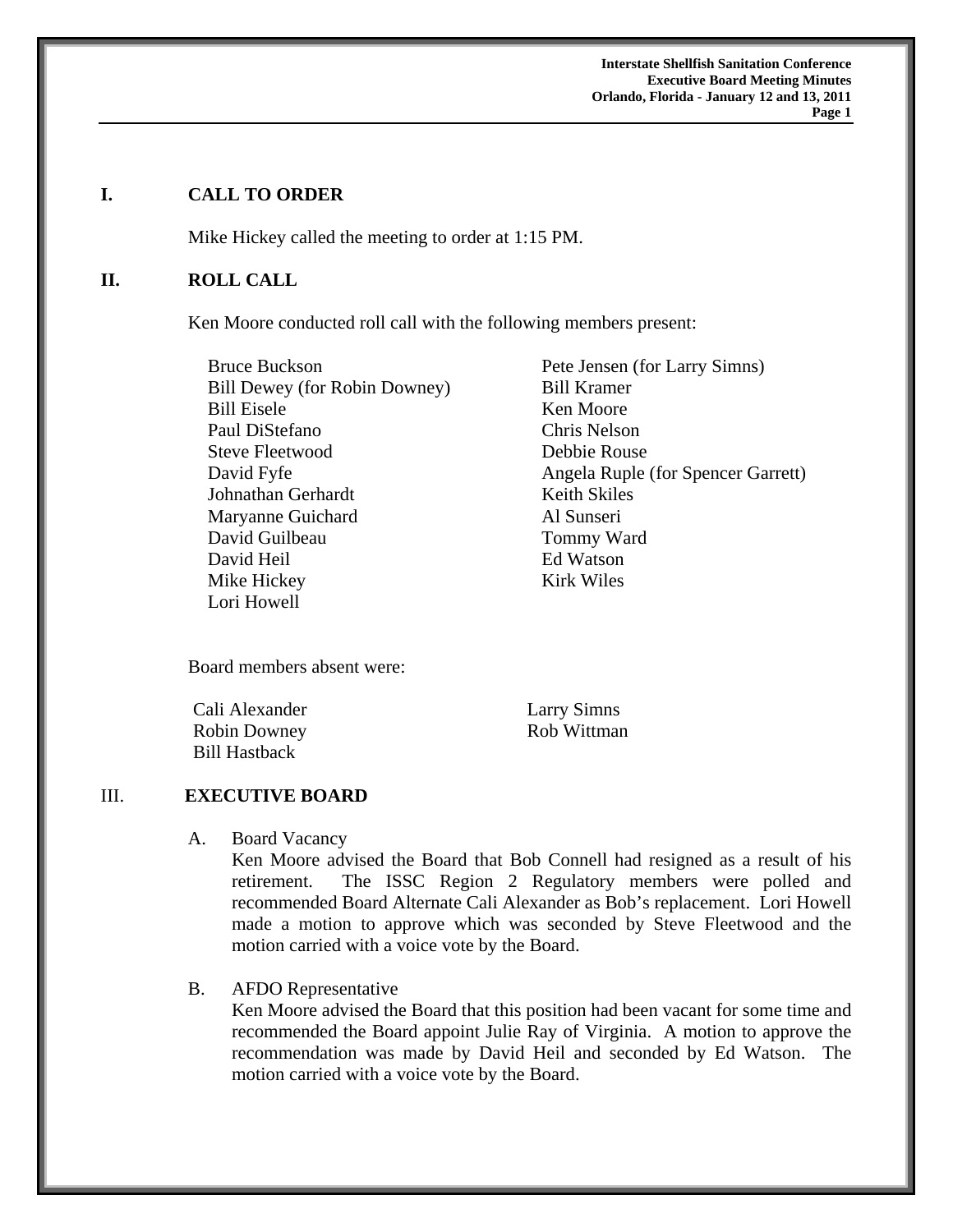### **IV. MINUTES**

Lori Howell made a motion to approve the March and July minutes as submitted. The motion was seconded by Maryanne Guichard and carried with a voice vote by the Board.

### **V. INTRODUCTORY COMMENTS**

- A. Chairman Mike Hickey Welcome
- B. FDA Paul DiStefano Paul reported that Amy Fitzpatrick will be replacing Peter Koupoulous and Lizzie Evans has been hired to work with Linda Chandler. Paul also gave an update on the EU Audit.
- C. NMFS Angela Ruple for Spencer Garrett
- D. EPA Ken Moore for Bill Kramer

# **VI. PROGRAM CHAIRMAN'S REPORT**

- A. 2011 Spring Meeting Ken Moore Maryanne Guichard - Question Task Force Appointments Al Sunseri motion not to hold spring Board meeting, seconded by Maryanne Guichard. Motion carried with a voice vote.
- B. 2011 Biennial Meeting Ken Moore briefed the Board on bid solicitations and proposals received. Maryanne Guichard made a motion to hold the Biennial Meeting in Seattle at the most accommodating hotel. A second was made the motion carried with a voice vote by the Board
- C. 2011 Call for Proposals Ken Moore furnished dates.

### **VII. COMMITTEE REPORTS**

A. Executive Committee

Ken Moore reported on the following items and no action was required by the Board. Furnished materials will be identified as exhibit files.

- 1. Grant Updates
	- a. FDA Cooperative Agreement
	- b. FDA Carryover Funds
	- c. FDA Shellfish Safety Assistance Project
	- d. FDA *Vibrio* Illness Reduction Program
	- e. Small Conference Grant
	- f. The Nature Conservancy
	- g. Gulf & South Atlantic States Fisheries Foundation
- 2. Financial Statement
- 3. Annual Legal Retainer
- 4. Renewal of Director's & Officer's Liability Insurance Policy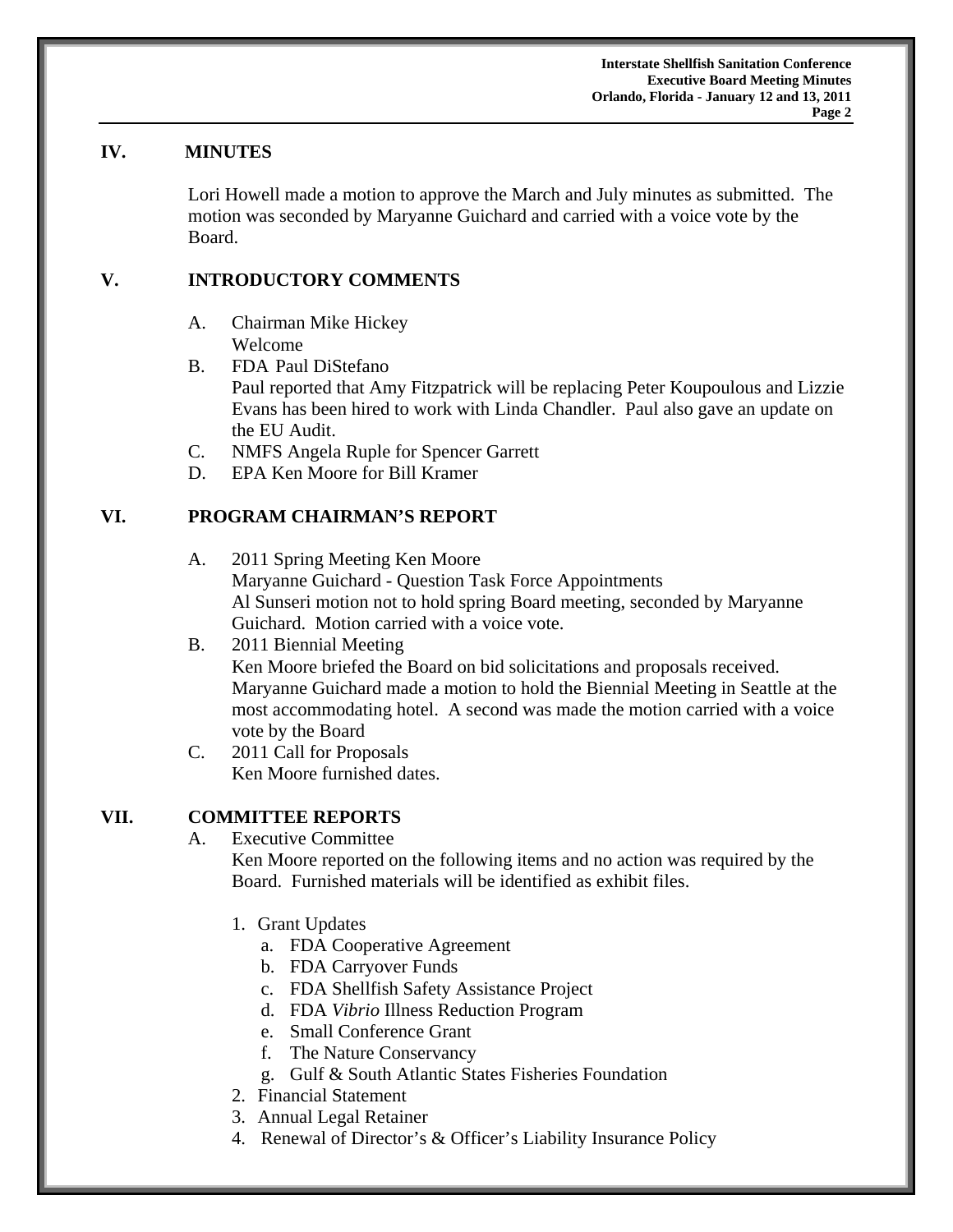- 5. Renewal of Employee Bond Coverage
- 6. 2012 Membership Fees Chris Nelson made a motion to investigate methods of funding biennial meeting costs and reduce registration fees to attend the biennial meeting for members. A work group will be formed to report back to Board at a later date. Maryanne Guichard seconded the motion which carried with a voice vote by the Board.
- 7. 2010 Work Plan Evaluation. Ken asked the Board members to follow up with any comments or suggestions.
- 8. 2011 Work Plan is being developed and will be send to the Board for comments or suggestions. Ken asked for items for work plan.
- 9. 2011 Budget

The budget was discussed by Board members. A correction needs to be made in the Communications item total. Lori Howell made a motion to approve the budget as correction and Maryanne Guichard seconded the motion. The motion carried with a voice vote by the Board.

B. Audit Committee

Lori Howell advised that Spencer Garrett and Maryanne Guichard are new members. The Committee was provided a copy of audit and had met by conference call with the auditor.

- C. *Vibrio* Management Committee Bill Dewey, Vice Chair, presented the VMC Report to the Executive Board.
	- 1. Maryanne Guichard made a motion that the Board approve the VMC recommendation that ISSC abolish the use of the supplemental *Vv* Data Collection form that was being used to collect additional epidemiological data. Following discussion, David Heil seconded the motion which carried with a voice vote by the Board.
	- 2. The VMC was presented with the 2009 *Vv* Illness Data and the 2010 *Vv* Illness data to present. The VMC concluded that the 60% Illness Rate Reduction Goal had not been achieved. The VMC further concluded that the 2010 controls implemented by the Gulf States from May through October were not adequate to accomplish the 60% Illness Rate Reduction Goal. For the purpose of achieving the 60% Illness Rate Reduction Goal the VMC recommended that the Executive Board accept the following modifications to the 2010 State *Vv* Management Plans.
		- a. The establishment of additional temperature controls in November and April in the Gulf States.
		- b. FDA focus in their annual state evaluations on compliance with the time temperature controls of the State *Vv* Management Plans. Ken Moore and Paul DiStefano will review the Patrol Evaluation Criteria and offer the ISSC Patrol Committee an opportunity to review and comment.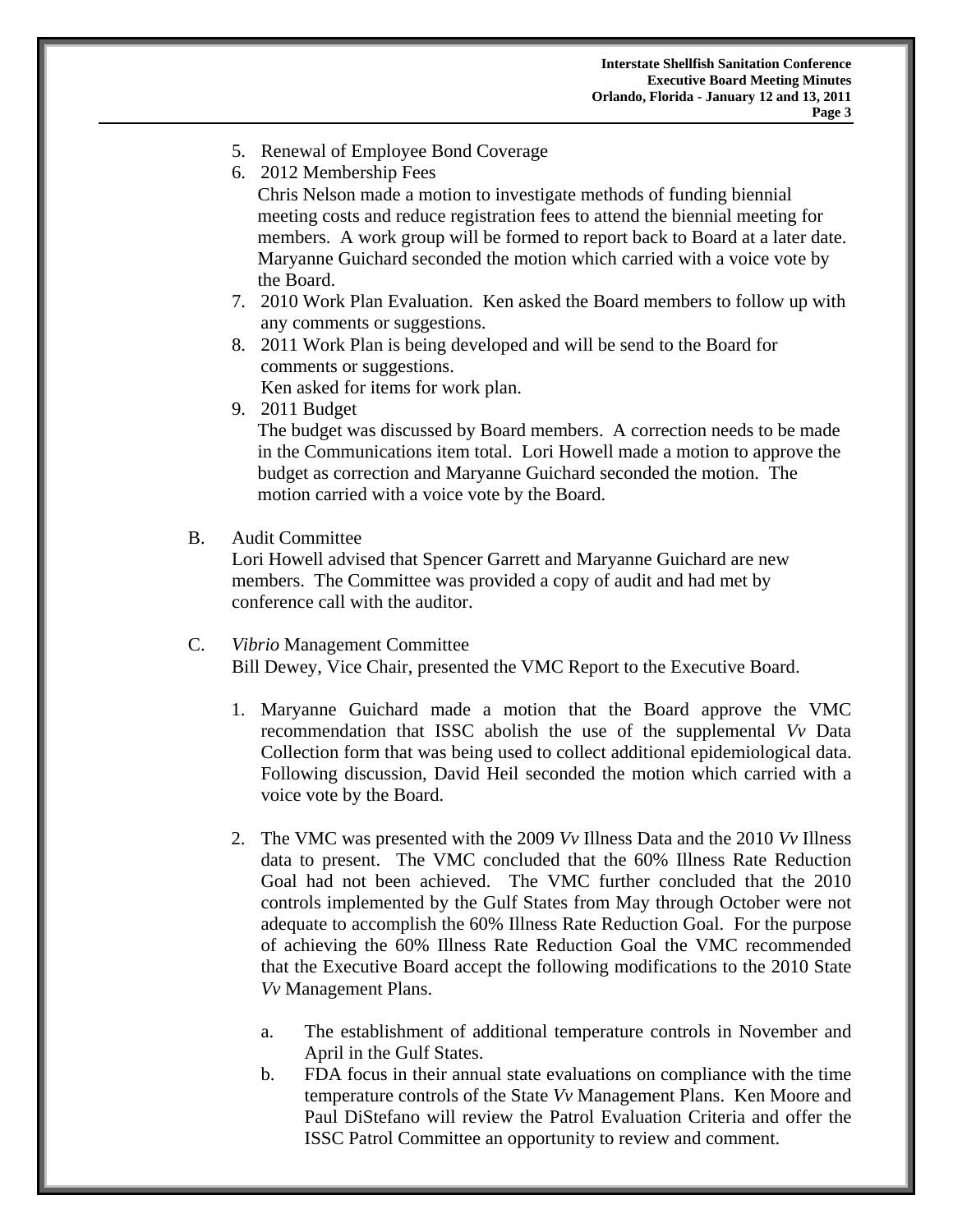c. Require HACCP implementation (to include harvesters) of the time temperature controls and that enforcement efforts increase to ensure better compliance with HACCP as well as time temperature controls from harvest to refrigeration.

Chris Nelson made a motion to adopt which was seconded by Johnathan Gerhardt and carried with a voice vote by the Board.

- 3. Johnathan Gerhardt made a motion that the Board adopt the VMC recommendation that the VMC should meet again in June or July to develop options needed for potential proposals for consideration at the 2011 Biennial Meeting and that a subcommittee (represented equally by geographic regions) be appointed to develop potential options for VMC consideration. The motion was seconded by Lori Howell and carried with a voice vote by the Board.
- 4. Bill Dewey made a motion that the Executive Board make a recommendation to FDA that FDA proceed to conduct industry interactive sessions this year regarding the challenges to further implementing Post Harvest Processing (PHP). These interactive sessions should provide a summary of the results from the RTI analysis of implementing PHP technology and sensory analysis (Otwell et al) and a discussion of overcoming the challenges identified by these studies and further recommended the formation of a workgroup to work with FDA and the findings of these interactive sessions to develop a proposal for consideration by the Conference.

 Al Sunseri made a substitute motion that the Executive Board make a recommendation that FDA proceed to conduct industry interactive sessions this year regarding the challenges to further implementing PHP. These interactive sessions should provide a summary of the results from the RTI analysis of implementing PHP technology and sensory analysis (Otwell et al) and a discussion of overcoming the challenges identified by these studies.

Following discussion, the substitution motion carried with a vote by the Board.

- 5. Lori Howell made a motion to adopt the VMC recommendation that existing illness data be reviewed to determine if other states or foreign countries have been the source of 2 or more etiologically confirmed shellfish borne *Vibrio vulnificus* illnesses since 1995 traced to the consumption of commercially harvested, raw or undercooked oysters that originated from the waters of that state or foreign country. The motion was seconded by Maryanne Guichard and carried with voice vote by the Board.
- 6. Bill Dewey advised the Board that the following items were discussed by the VMC and submitted to the Board as information with no Board action required.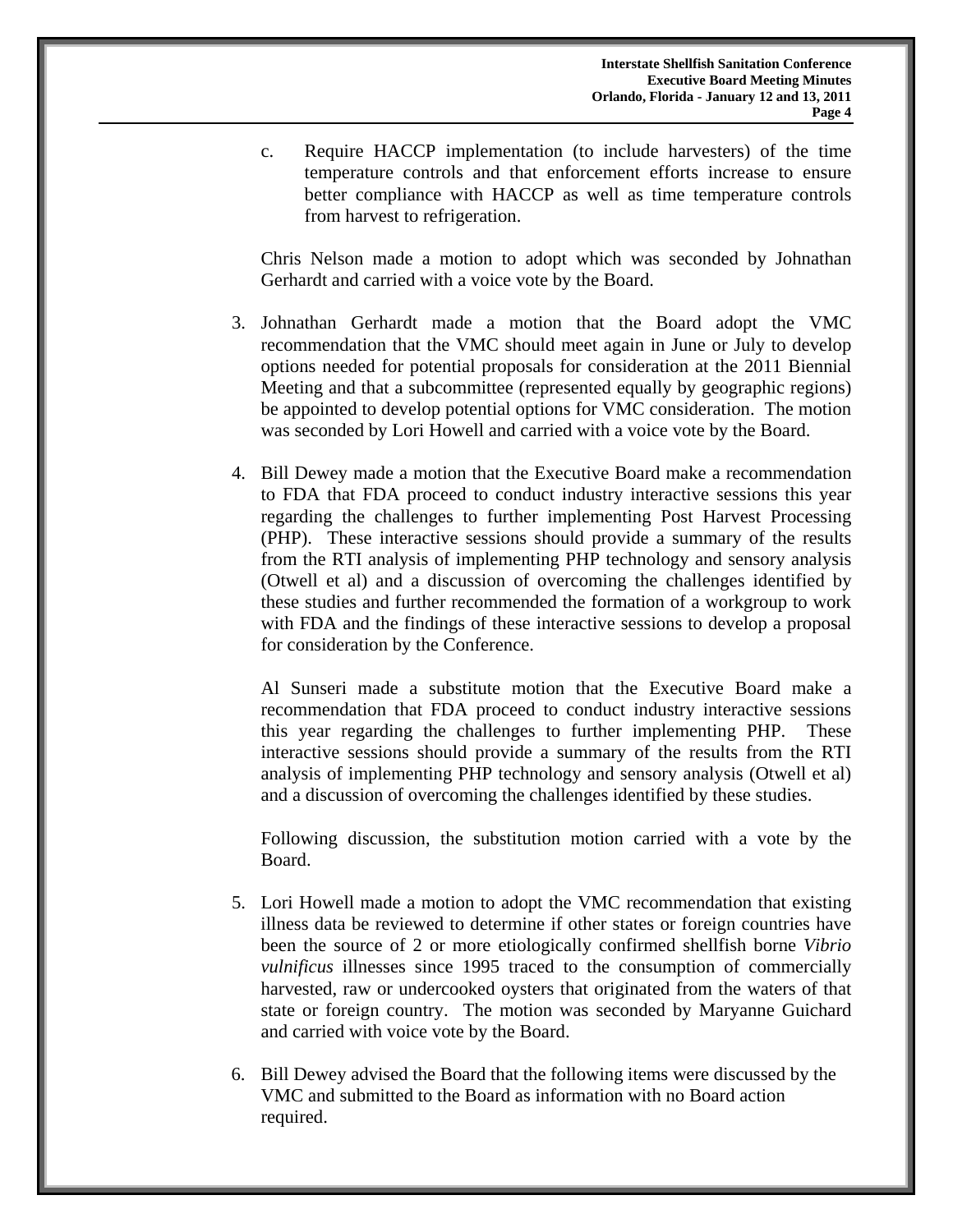- a. RTI presented preliminary findings of the Economic Impact Analysis funded by FDA.
- b. Steve Otwell and Bill Huth presented the preliminary findings of the Consumer Acceptance Study funded by ISSC.
- c. The Committee discussed implementation strategies for proposal 09-207.
- d. The Committee will continue to develop validation criteria for PHP that will not utilize a labeling claim.
- e. The Committee was provided *Vp* data from CDC. Subcommittee will review data and make recommendations.

Maryanne Guichard requested sufficient time (2 full days) at future meetings and add other V*ibrio* discussions to agenda.

D. Laboratory Methods Review Committee

Ken Moore reported on the following:

- Jellett Test Kit concerns resolved.
- Concerns over lab methods submission.
- Data not available that meets ISSC criteria.
- Submitter benefits from ISSC approval. In cases where states would like to use methods where we don't have data, we assist states in generating data. Abraxis method discussed.
- LMRC would like to communicate with entities concerning data collections. States need methods approved.
- Lori Howell more rapid approval of methods needed by Conference and industry. Report provided to Board as information.
- Ken briefed Board on Section A10 in Guidance Documents.

#### **VIII. OLD BUSINESS**

- A. ISSC Consumer Acceptance Survey Report presented by Steve Otwell and Bill Huth. No action required by the Board.
- B. RTI Report Mary Muth presented a report on the Economic Analysis
- C. California Regulations Update Maryanne Guichard commented that California wants to participate in the ISSC but they are having extreme budget issues.
- D. Dockside Biotoxin Testing in Federal Waters Ken briefed Board on background of the Dockside Biotoxin Testing Protocol
	- Paul DiStefano said a proposal will be submitted at the Biennial Meeting.
	- Tom Allspock representing Sea Watch International in New Bedford. ½ of resources on George's Bank.
	- Maryanne Guichard said pilot successful. Looking forward to proposal. Can be used in other areas of country.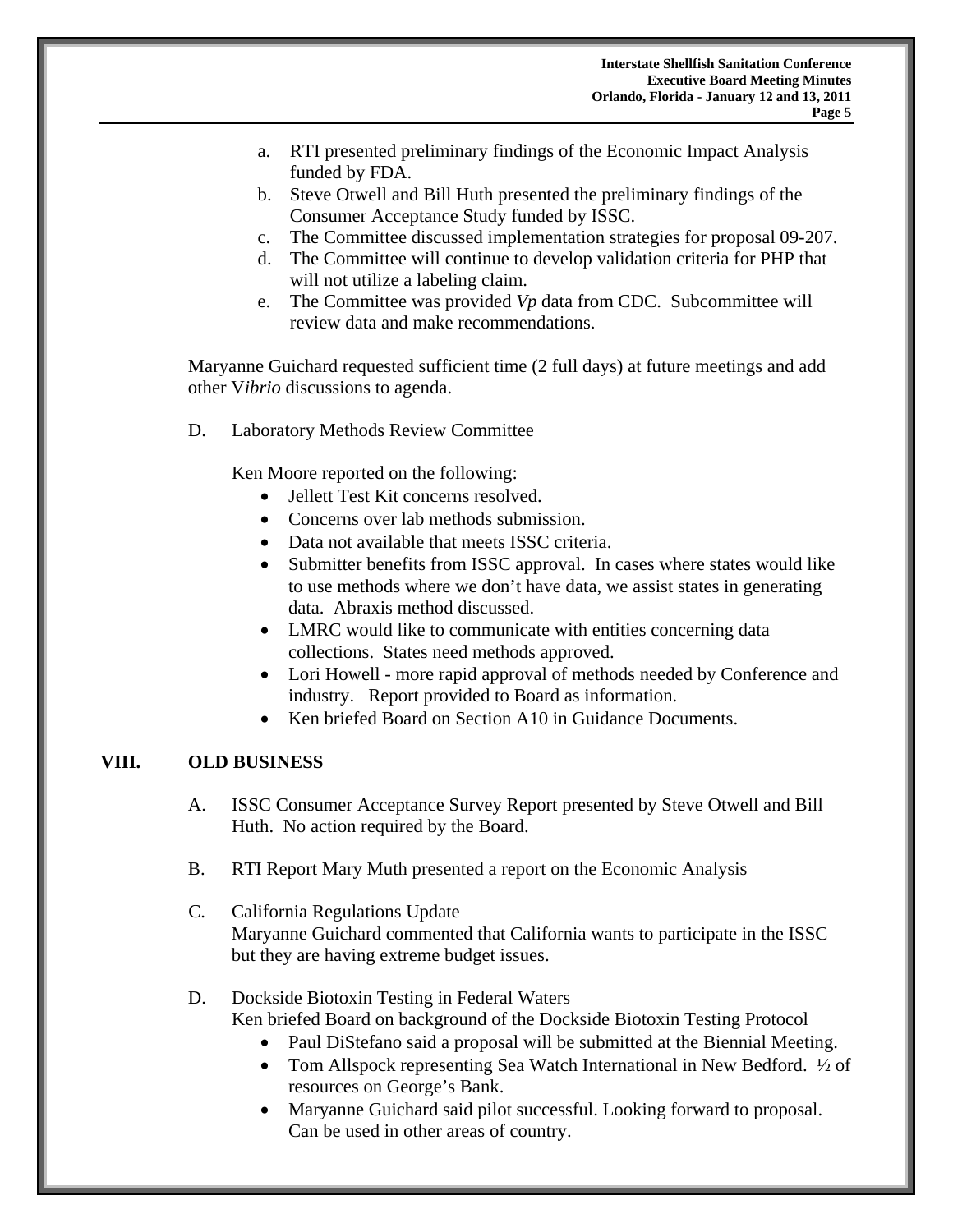- Abraxis, Sea Watch and Mass working to gather data and make it available at Biennial Meeting which would strengthen the proposal and approval of the method. On board screening is a fish/no fish use.
- E. 2009 NSSP Guide for the Control of Molluscan Shellfish Ken Moore reported that the 2009 update of the NSSP Guide was taking longer than anticipated to get final version to FDA. Ken explained the reformatting of A10. for Approved Lab Methods. Maryanne urged FDA to make this a priority.
- F. GAO Audit Update

Leo Acosta gave an update on the GAO Audit:

- Review of *Vv* Risk Management Plan.
- Review arm of Congress after final draft.
- Has held meetings with states and industry to discuss goals, control measures, education, economic impact, consumer survey.
- Time frame is now 6-8 weeks of field week.
- Will conduct In-depth discussions with FDA and hopefully finish in July.
- Draft report to will be furnished to FDA for comment.
- FDA comments will be addressed but not necessarily incorporated into report.

Bill Dewey made a motion that the Executive Board request FDA share a draft of the GAO Audit Report with Board members for solicitation of comments. A second was made by Tommy Ward and passed with a voice vote by the Board. Bill Jones said the report will be shared if allowed by FDA. The motion carried with a voice vote by the Board.

G. Traceability Committee

Ken advised Bill Dewey has requested this item be added to the Board agenda. Bill advised that proposals for funding have been submitted in the past and new technology is available. Request a study if trace back is an issue and can be improved. Bill Dewey made a motion to recharge the Traceability Committee. Chris Nelson seconded the motion. Lori Howell - Industry is moving in new direction and this matter needs to be revisited. Al Sunseri suggested reaching out to National Restaurant Association, AFDO, CFP, etc. Can closures and recalls be condensed with better traceability. Motion carried with voice vote by Board.

### **IX. NEW BUSINESS**

A. FDA Status of States Report Paul DiStefano

Paul will check on classification status for area in Louisiana. LA says FDA regional specialist if holding up approval. Increase in number of violations at plants from 2009 to 2010. Bill Dewey asked if there was any particular area that stood out for an increase in violations. Paul read some of violations found. Ken agreed to advise states of HACCP requirements associated with handling of restricted use shellstock. Ken is working with Lizzie Evans on Lab Evaluation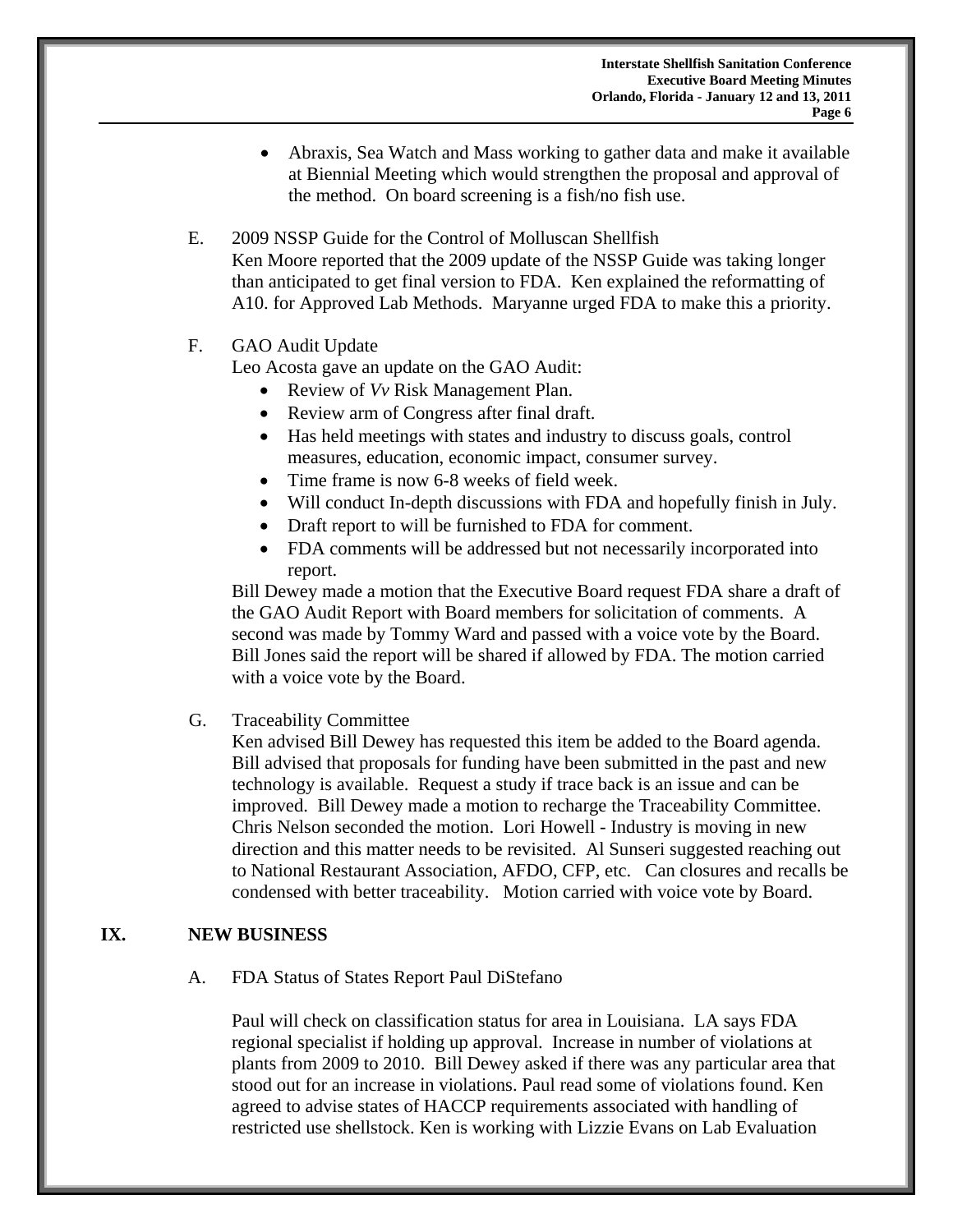protocol document which will be shared with Board and the Board will be asked to grant interim approval.

Inspection worksheet developed and inspectors have been using form and states are consistently compliant with requirements. Requirements are for vulnificus and parahaemolyticus. Board/Conference may ask for additions to evaluation form

Bill Dewey made a motion that the Executive Boardrequest that FDA include anonymous industry interviews in annual audit of States. Chris Nelson seconded motion. The Intent of motion is that FDA is looking for input from industry that could be validated. FDA will share how they will accomplish procedurally. The motion passed with voice vote by Board.

- B. ISO Standards for Traceability of Shellfish Ken Moore - Standardization already in place.
- C. Retail Distribution Interpretation Ken Moore advised that ISSC will be submitting interpretation through the process and will report back to the Board.
- D. FDA Training

Ken asked Paul DiStefano if FDA is continuing to provide prerequisite courses or are they involving center in Battle Creek only. This is not direction of FDA. Paul said expenses for training of standardization officers for states was paid for.

- E. Gulf States Meeting to discuss 2010/2011 *Vv* Control Plans
- F. Gulf Oil Spill Reopening Protocol

Ken Moore addressed reopening criteria not in NSSP. FDA forced protocol during oil spill. Chris Nelson commented that right people did not get on group that developed reopening protocol that primarily impacted shellfish growing areas. Group was not well represented in group that worked on protocol. Chris would like ISSC brought in in the future. Don Kraemer – federal agencies must to through appropriate communications cycle. Heads of state health departments were very involved by FDA. FDA has to be careful how they interject ISSC into these matters. Protocol specifically written for the Deep Horizon Spill. Good reason not to put in ISSC. Al Sunseri – have a committee look at protocol and make suggestions at a later date to state and federal agencies using industry's expertise. Kirk Wiles…hours of collaboration; started on wrong foot; further discussion extremely collaborative effort. Would be misuse of docment to use it for any other situation. Don Kraemer could be interesting analysis on what went right and what went wrong. Think about how to do it next time. Mike Hickey – drill in Mass month prior to oil spill. Persons involved in protocol assisted in Mass drill. Maryanne suggested presentation of lessons learned during oil spill DEWEY). Recommendation specific to Deep Water Horizon (Gulf States). ISSC has expertise. MFAC interim until ISSC can address.